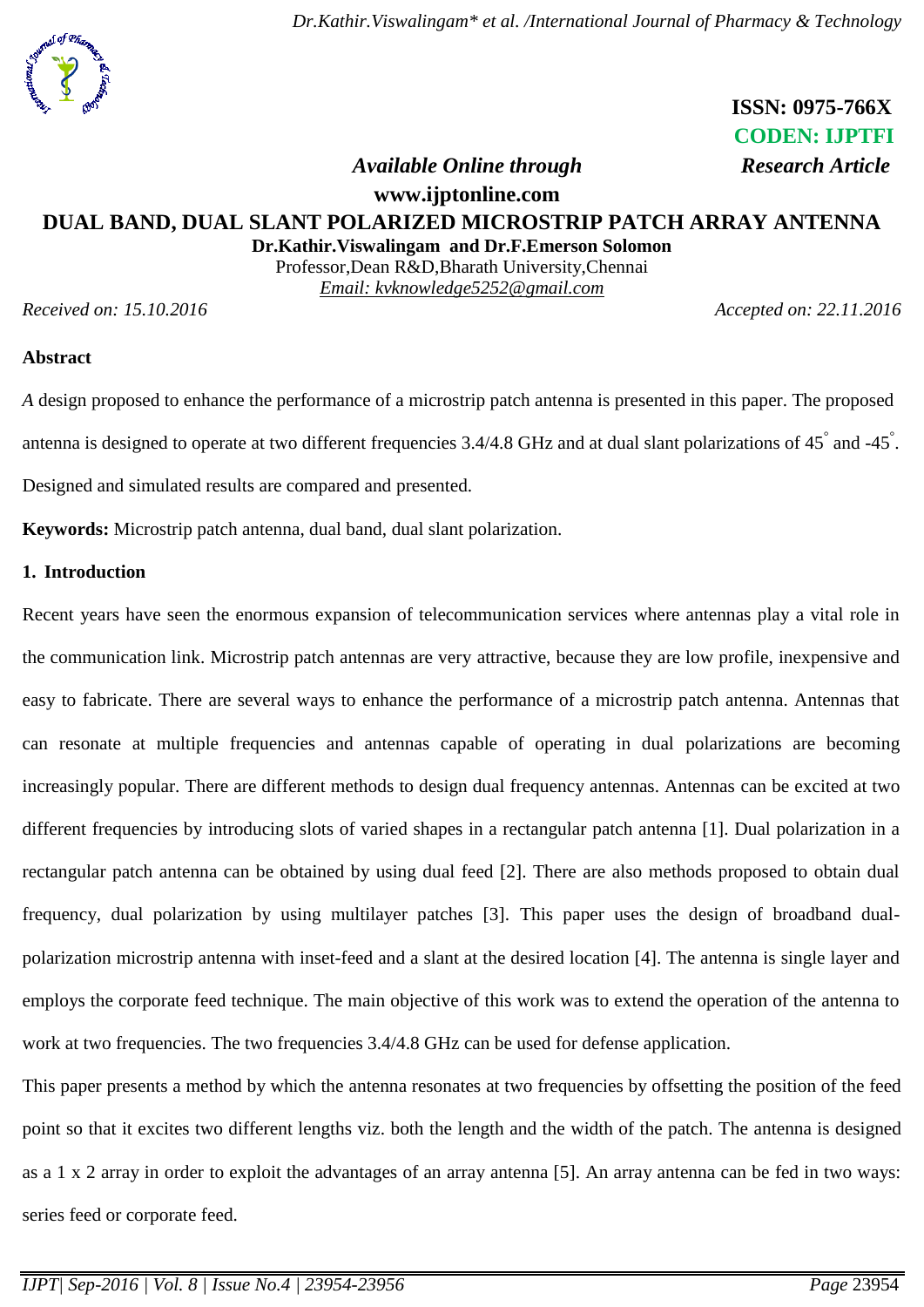*Dr.Kathir.Viswalingam\* et al. /International Journal of Pharmacy & Technology* This paper uses the corporate feed technique that is general and versatile. This type of feed provides more control of the feed of each element. The design was simulated using CST Microwave Studio 2009.

## **2. Antenna Geometry**

# *A. Transmission Line Model and calculation of parameters*

It is very easy to analyze a rectangular patch antenna by the transmission line model or the cavity model [5]. The dimension of the rectangular patch antenna is designed for a frequency of 4.8 GHz using the transmission line model. The patch is etched on a dielectric substrate of dielectric constant 4.4 and thickness 1.6mm. The patch is designed with an inset feed. The length of the inset is calculated according to equations in [5]. The length and width of the rectangular patch is L=14.4mm and W=19mm. The length of the inset  $l_0 = 5.2$  mm.

# *B. Design and placement of patch elements*

The rectangular patch was simulated using CST and the patch elements were located at a slant of  $45^{\degree}$  and -45° .Without offset of the feed the antenna would resonate at 4.8 GHz. This implies that dual polarization of the patch is only obtained at one frequency. The 50 ohm impedance of the width is also found and the feed is offset to excite the mode along the width too. Thus dual slant polarization is obtained at two frequencies. .1 shows the design of 1 x 2 array that can operate at two frequencies with dual slant polarizations.

#### **III. Simulation Results**

The designed patch was simulated and iterated to obtain the results shown in Table 1. The simulated results of S11 are shown in. 2 The S11 has to be further improved to obtain better results.

# **IV. Conclusion**

Thus a simple design for a microstrip antenna was proposed to operate at dual frequencies and with dual slant polarizations. This antenna can provide a significant enhancement in the performance of an antenna.

#### **References**

- 1. S. Gai, Y.-C. Jiao, Y.-B. Yang, C.-Y. Li, and J.-G. Gong, "Design of a novel microstrip-fed dual-band slot antenna for WLAN applications," Progress In Electromagnetics Research Letters, Vol. 13, 75-81, 2010.
- 2. Johan Granholm, "Dual polarization stacked microstrip patch antenna array with very low cross polarization," ieee transactions on antennas and propogation, vol. 49, no. 10 october 2001.
- 3. Reuven Shavit, "Design of a new dual-frequency dual-polarization microstrip element," ieee transactions on antennas and propagation, vol. 51, no. 7, july 2003.